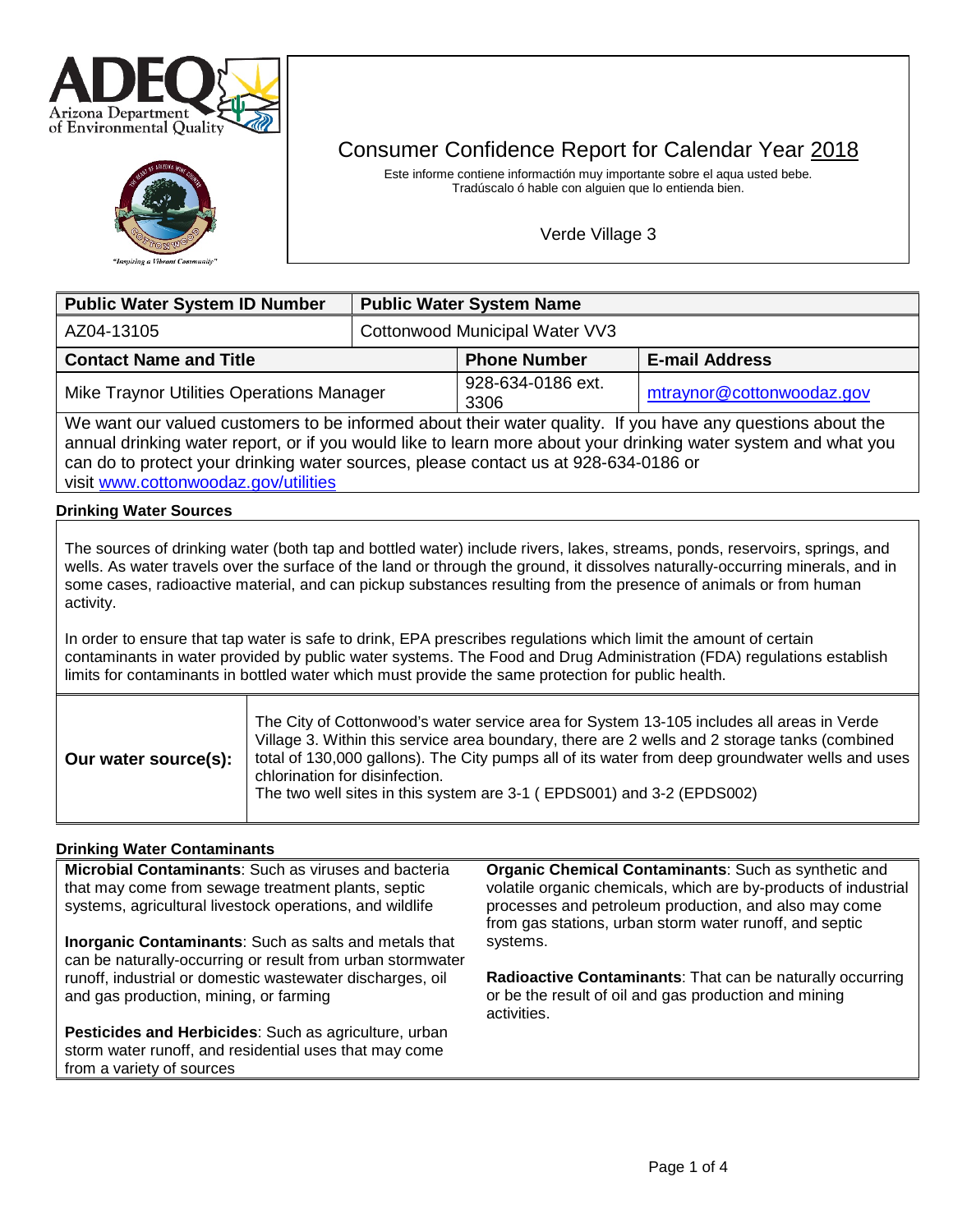# **Vulnerable Population**

Drinking water, including bottled water, may reasonably be expected to contain at least small amounts of some contaminants. The presence of contaminants does not necessarily indicate that water poses a health risk. Some people may be more vulnerable to contaminants in drinking water than the general population.

Immuno-compromised persons such as persons with cancer undergoing chemotherapy, persons who have undergone organ transplants, people with HIV-AIDS or other immune system disorders, some elderly, and infants can be particularly at risk from infections. These people should seek advice about drinking water from their health care providers.

For more information about contaminants and potential health effects, or to receive a copy of the U.S. Environmental Protection Agency (EPA) and the U.S. Centers for Disease Control (CDC) guidelines on appropriate means to lessen the risk of infection by *Cryptosporidium* and microbiological contaminants call the EPA *Safe Drinking Water Hotline* at 1-800- 426-4791.

### **Source Water Assessment**

- LOW RISK: Based on the information currently available on the hydrogeology and the land uses adjacent to or within the specified distance of the drinking water source(s) for this public water system, the department has given a low risk designation for the degree to which this public water system drinking water source(s) are protected. A low risk designation indicates that most source water protection measures are either already implemented, or the hydrogeology is such that the source water protection measures will have little impact on protection.
- Further source water assessment documentation can be obtained by contacting ADEQ.

#### **Definitions**

**Treatment Technique (TT)**: A required process intended to reduce the level of a contaminant in drinking water

**Level 1 Assessment**: A study of the water system to identify potential problems and determine (if possible) why total coliform bacteria was present

**Level 2 Assessment**: A very detailed study of the water system to identify potential problems and determine (if possible) why an *E. coli* MCL violation has occurred and/or why total coliform bacteria was present

**Action Level (AL)**: The concentration of a contaminant which, if exceeded, triggers treatment, or other requirements

**Maximum Contaminant Level (MCL)**: The highest level of a contaminant that is allowed in drinking water

**Maximum Contaminant Level Goal MCLG)**: The level of a contaminant in drinking water below which there is no known or expected risk to health

**Maximum Residual Disinfectant Level (MRDL)**: The level of disinfectant added for water treatment that may not be exceeded at the consumer's tap

**Maximum Residual Disinfectant Level Goal (MRDLG)**: The level of disinfectant added for treatment at which no known or anticipated adverse effect on health of persons would occur

**EPDS:** Entry Point Into Distribution System- the point at which water is discharged into the distribution system from a well, storage tank, pressure tank or water treatment plant.

**DSMRT:** Distribution Maximum Residence Time- A location that provides water to customers, where the water has been in the system longest relative to the EPDS.

**RAA:** Running Annual Average- an average of monitoring results for the previous 12 calendar months or previous 4 quarters.

**Minimum Reporting Limit (MRL)**: The smallest measured concentration of a substance that can be reliably measured by a given analytical method

**Millirems per year (MREM)**: A measure of radiation absorbed by the body

**Not Applicable (NA)**: Sampling was not completed by regulation or was not required

**Not Detected (ND or <):** Not detectable at reporting limit

**Nephelometric Turbidity Units (NTU)**: A measure of water clarity

#### **Million fibers per liter (MFL)**

**Picocuries per liter (pCi/L)**: Measure of the radioactivity in water

**ppm**: Parts per million or Milligrams per liter (mg/L)

**ppb**: Parts per billion or Micrograms per liter ( $\mu q/L$ )

**ppt**: Parts per trillion or Nanograms per liter (ng/L)

| ppq: Parts per quadrillion or | ppm $\times$ 1000 = ppb |
|-------------------------------|-------------------------|
| Picograms per liter (pg/L)    | $ppb \times 1000 = ppt$ |
|                               | ppt $\times$ 1000 = ppq |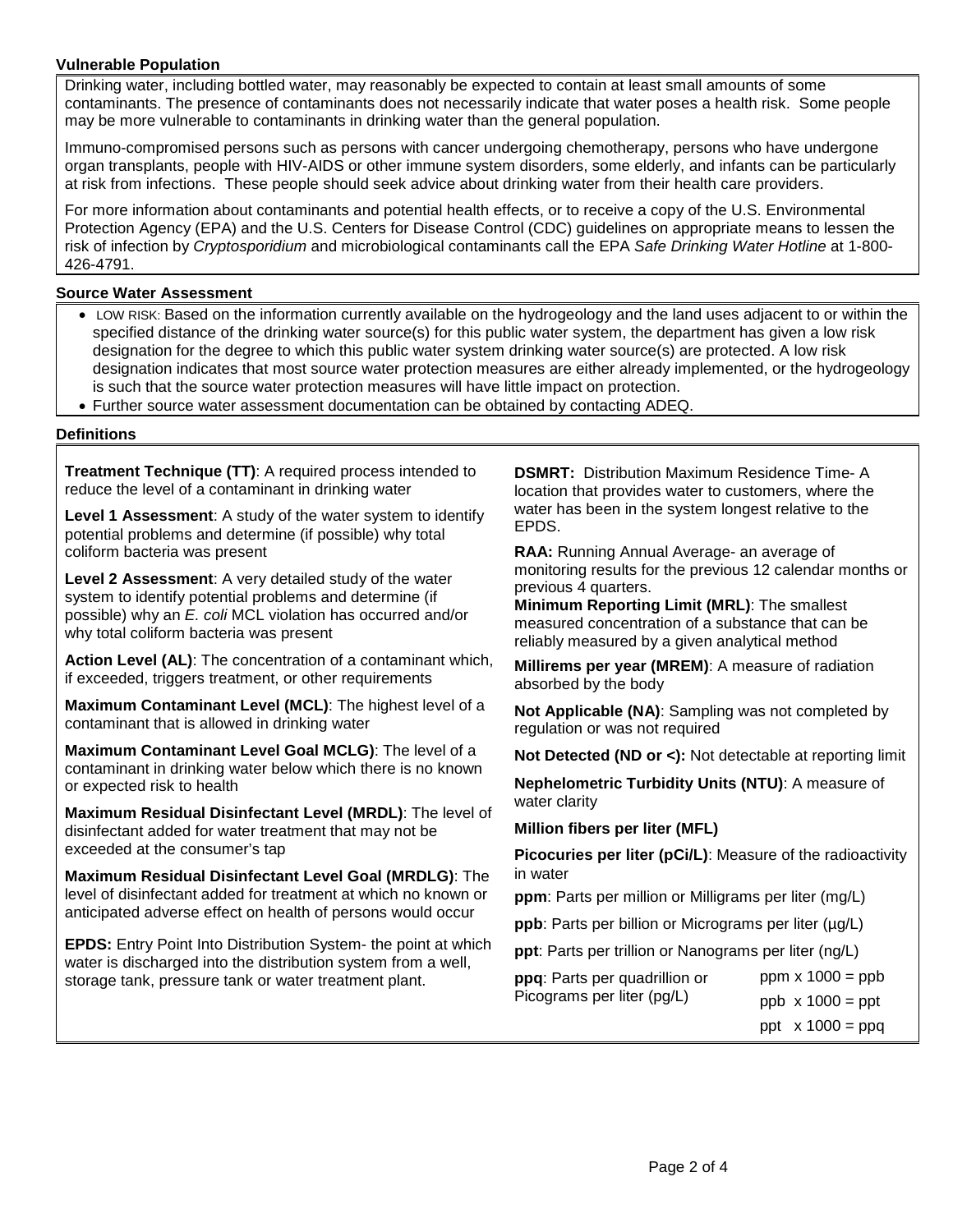## **Lead Informational Statement:**

Lead, in drinking water, is primarily from materials and components associated with service lines and home plumbing. If present, elevated levels of lead can cause serious health problems, especially for pregnant women and young children. **Cottonwood Municipal Water** is responsible for providing high quality drinking water, but cannot control the variety of materials used in plumbing components. When your water has been sitting for several hours, you can minimize the potential for lead exposure by flushing your tap for 30 seconds to 2 minutes before using water for drinking or cooking. Information on lead in drinking water, testing methods, and steps you can take to minimize exposure is available from the Safe Drinking Water Hotline or at [www.epa.gov/safewater/lead.](http://www.epa.gov/safewater/lead)

# **Water Quality Data – Regulated Contaminants**

We routinely monitor for contaminants in your drinking water according to Federal and State laws. The State of Arizona requires us to monitor for certain contaminants less than once per year because the concentrations of these contaminants are not expected to vary significantly from year to year, or the system is not considered vulnerable to this type of contamination. Some of our data, though representative, may be more than one year old.

We did not include the results for Total Coliform Bacteria, E.Coli, Synthetic Organic Chemicals (SOC) including Pesticides, Volatile Organic Chemicals (VOC), Cadmium, Chromium, Mercury, Selenium, Antimony, Beryllium, Cyanide, Nickel, Nitrite, Thallium , Haloacetic Acids (HAA5), Total Trihalomethanes (TTHM) and Aroclor (PCB Screening test) in this report, as the results were **non-detect** (ND). If you have questions on a particular contaminant, please contact Mike Traynor –Utilities Operations Manager at (928) 634-0186 ext. 3306.

#### **These tables show the results of our monitoring for the period of January 1 to December 31, 2018 unless otherwise noted.**

| <b>Disinfectants</b>                | <b>MCL</b><br>Violation<br>Y or N        | Running<br><b>Annual Average</b><br>(RAA)                                               | Range of All<br><b>Samples</b><br>(Low-High)        | <b>MRDL</b> | <b>MRDLG</b>   | Sample<br>Month &<br>Year        | <b>Likely Source of</b><br>Contamination                                                                                              |
|-------------------------------------|------------------------------------------|-----------------------------------------------------------------------------------------|-----------------------------------------------------|-------------|----------------|----------------------------------|---------------------------------------------------------------------------------------------------------------------------------------|
| Chlorine (ppm)                      | N                                        | 0.64                                                                                    | $0.59 - 0.60$                                       | 4           | $\mathbf 0$    | Qtrly 2018                       | Water additive used to control<br>microbes                                                                                            |
| Lead & Copper                       | <b>MCL</b><br><b>Violation</b><br>Y or N | 90 <sup>th</sup> Percentile                                                             | Number of<br><b>Samples</b><br><b>Exceeds AL</b>    | <b>AL</b>   | <b>ALG</b>     | <b>Sample</b><br>Month &<br>Year | <b>Likely Source of</b><br><b>Contamination</b>                                                                                       |
| Copper (ppm)                        | N                                        | 0.076                                                                                   | 0                                                   | 1.3         | 1.3            | 9/2016                           | Corrosion of household<br>plumbing systems; erosion of<br>natural deposits                                                            |
| Lead (ppb)                          | N                                        | 5.9                                                                                     | 0                                                   | 15          | $\Omega$       | 9/2016                           | Corrosion of household<br>plumbing systems; erosion of<br>natural deposits                                                            |
| <b>Radionuclides</b>                | <b>MCL</b><br>Violation<br>Y or N        | Running<br><b>Annual Average</b><br>(RAA) OR<br><b>Highest Level</b><br><b>Detected</b> | <b>Range of All</b><br><b>Samples</b><br>(Low-High) | <b>MCL</b>  | <b>MCLG</b>    | <b>Sample</b><br>Month &<br>Year | <b>Likely Source of</b><br>Contamination                                                                                              |
| Alpha Emitters (pCi/L)              | N                                        | 0.7                                                                                     | $0.6 - 0.7$                                         | 15          | 0              | 3/2016                           | Erosion of natural deposits                                                                                                           |
| Combined Radium-226 & -228 (pCi/L)  | N                                        | 0.3                                                                                     | $0 - 0.3$                                           | 5           | $\mathbf 0$    | 3/2016                           | Erosion of natural deposits                                                                                                           |
| <b>Inorganic Chemicals</b><br>(IOC) | <b>MCL</b><br><b>Violation</b><br>Y or N | Running<br><b>Annual Average</b><br>(RAA) OR<br><b>Highest Level</b><br><b>Detected</b> | Range of All<br><b>Samples</b><br>(Low-High)        | <b>MCL</b>  | <b>MCLG</b>    | <b>Sample</b><br>Month &<br>Year | <b>Likely Source of</b><br>Contamination                                                                                              |
| Arsenic <sup>1</sup> (ppb)          | N                                        | 5.0                                                                                     | $0.0 - 8.2$                                         | 10          | 0              | Qtrly<br>2018                    | Erosion of natural deposits,<br>runoff from orchards, runoff<br>from glass and electronics<br>production wastes                       |
| Barium (ppm)                        | N                                        | 0.61                                                                                    | $0.50 - 0.61$                                       | 2           | $\overline{2}$ | 5/16/2018                        | Discharge of drilling wastes;<br>discharge from metal<br>refineries; Erosion of natural<br>deposits                                   |
| Fluoride (ppm)                      | N                                        | 0.34                                                                                    | $0.27 - 0.34$                                       | 4           | 4              | 5/16/2018                        | Erosion of natural deposits;<br>water additive which<br>promotes strong teeth;<br>discharge from fertilizer and<br>aluminum factories |
| Nitrate <sup>2</sup> (ppm)          | N                                        | 0.55                                                                                    | 0.260.55                                            | 10          | 10             | 5/16/2018                        | Runoff from fertilizer use:<br>leaching from septic tanks,                                                                            |